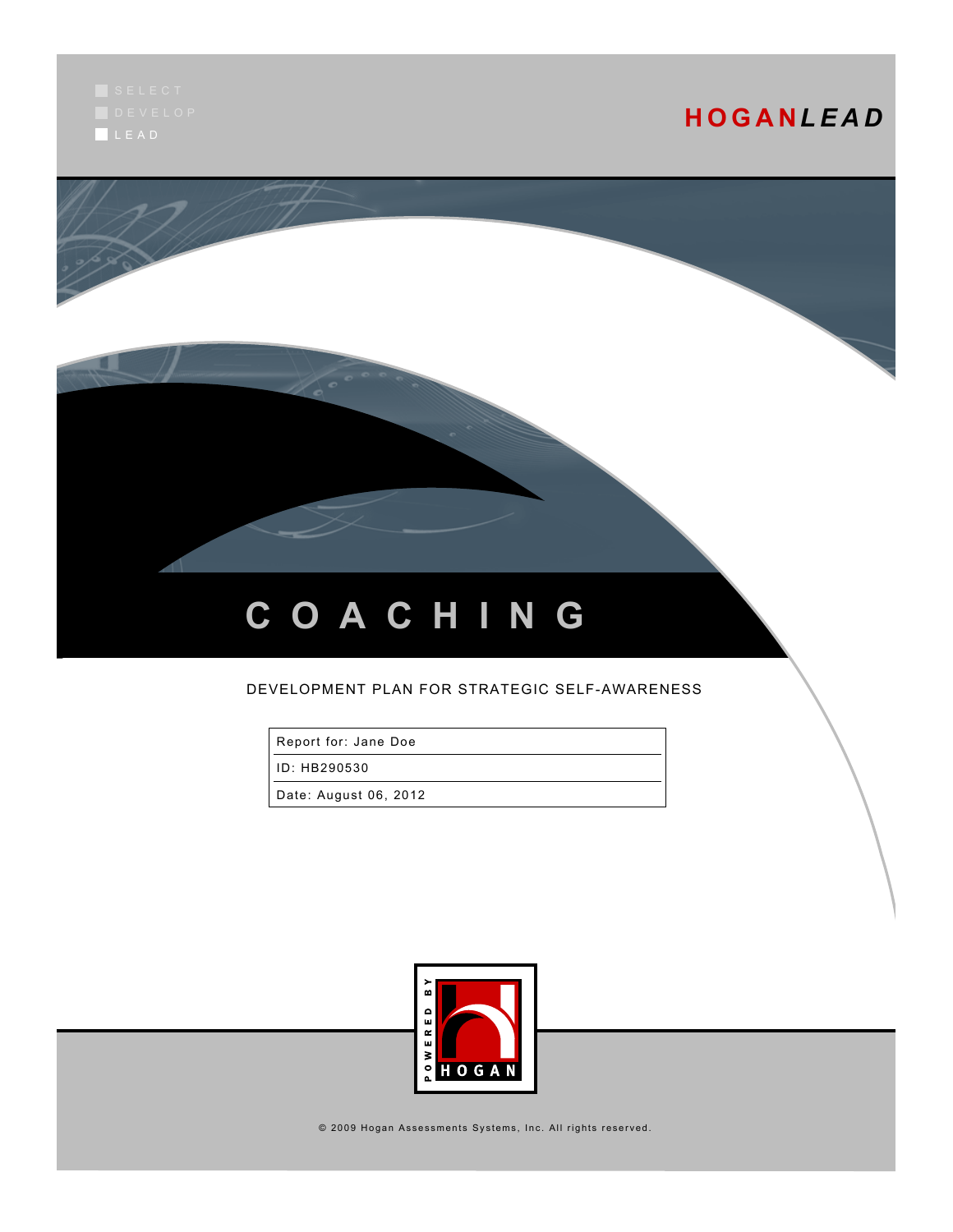

# **Introduction**

The Coaching Report is designed to guide you through the development planning process. The report will help you bring together the results from the Leadership Forecast Reports (and any other assessment data you may have) and integrate those results into a comprehensive development plan. You can make effective use of this report on your own or in conjunction with a more formal coaching process. The report includes the following components:

- Process Checklist designed to walk you through building a development plan
- Development Model that provides guidance for integrating assessment data
- Job Analysis Worksheet to better understand the target job for your development effort
- Multi-rater Worksheet to indicate 360 results or behavioral examples
- Forecast Summary that overviews the results of your Leadership Forecast Reports
- Assessment Worksheet to summarize results of your Leadership Forecast Reports
- Data Integration Worksheet to organize all results into an overall performance snapshot
- Development Planning Form to record your development information (Appendix A)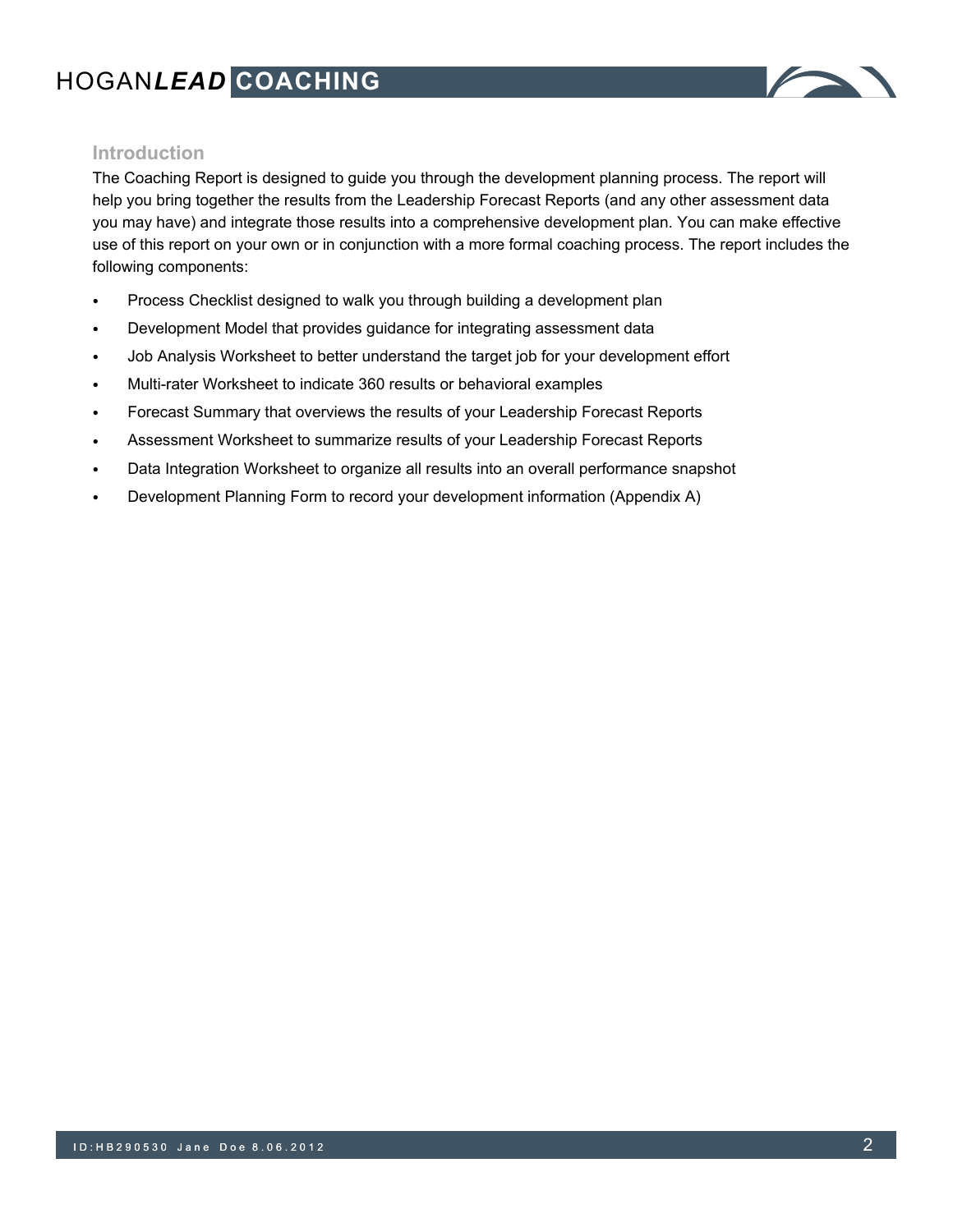

# **Process Checklist**

The process checklist shown below outlines the steps necessary to fully understand the large volume of information you now have regarding your development and how to use the information to create a comprehensive development plan. Before you begin to build your development plan, you should carefully read the next section outlining the Hogan Development Model. The model provides an excellent overview of the steps involved in creating a development plan.

This report follows the sequence of steps listed below beginning with the section following the Hogan Development Model.

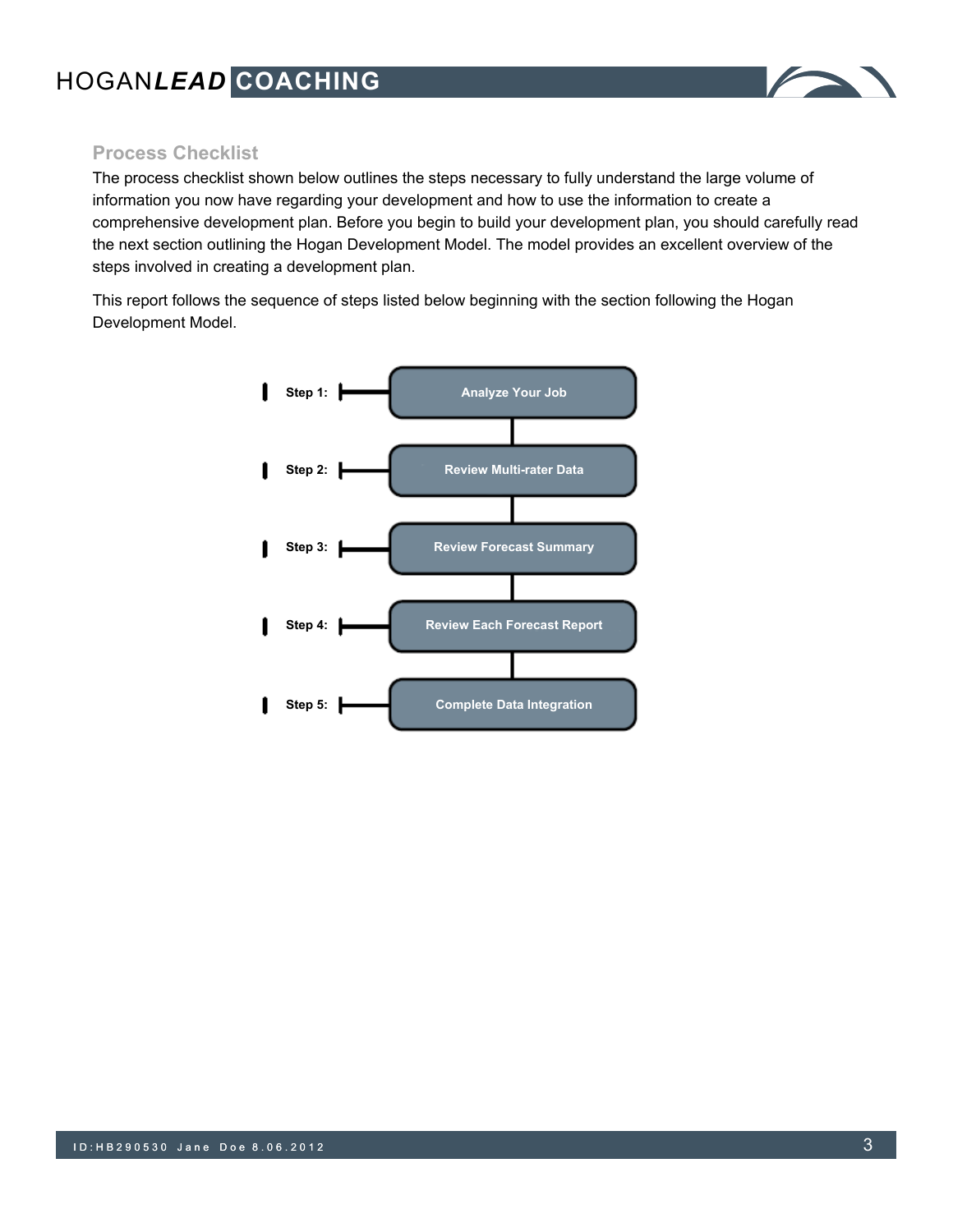

## **General Model**

One of the most difficult challenges associated with development is sifting through performance data and targeting areas for change. The Hogan Development Model is a simple way of meeting this challenge. The model has three components: Behavioral Attributes, Competency Domains, and Job Performance. Behavioral Attributes describe "why we do what we do." Competency Domains describe "what we do and how we do it." Job Performance represents the requirements necessary to be successful in a job. If you have development information on your Behavioral Attributes and Competency Domains, you can relate that information to job requirements. Accurately targeting development is a matter of choosing those areas that you can reasonably expect to change and, if you make the change, it will produce a noticeable performance improvement. The best targets are those that will produce the most improvement with the least amount of effort to change.



#### **Competency Domains**

#### **Job Performance**

An appropriate development target should have a significant impact on job performance. If you understand the requirements of the job that impact successful performance, then targeting development is a matter of lining up the three components of the model. You should think about job requirements in terms of the Competency Domains. In other words, consider the competencies responsible for successful performance and group them according to the four domains. The domains will then serve as an organizing structure for all development planning activities. Your manager is probably the best source of information regarding those competencies most responsible for successful performance.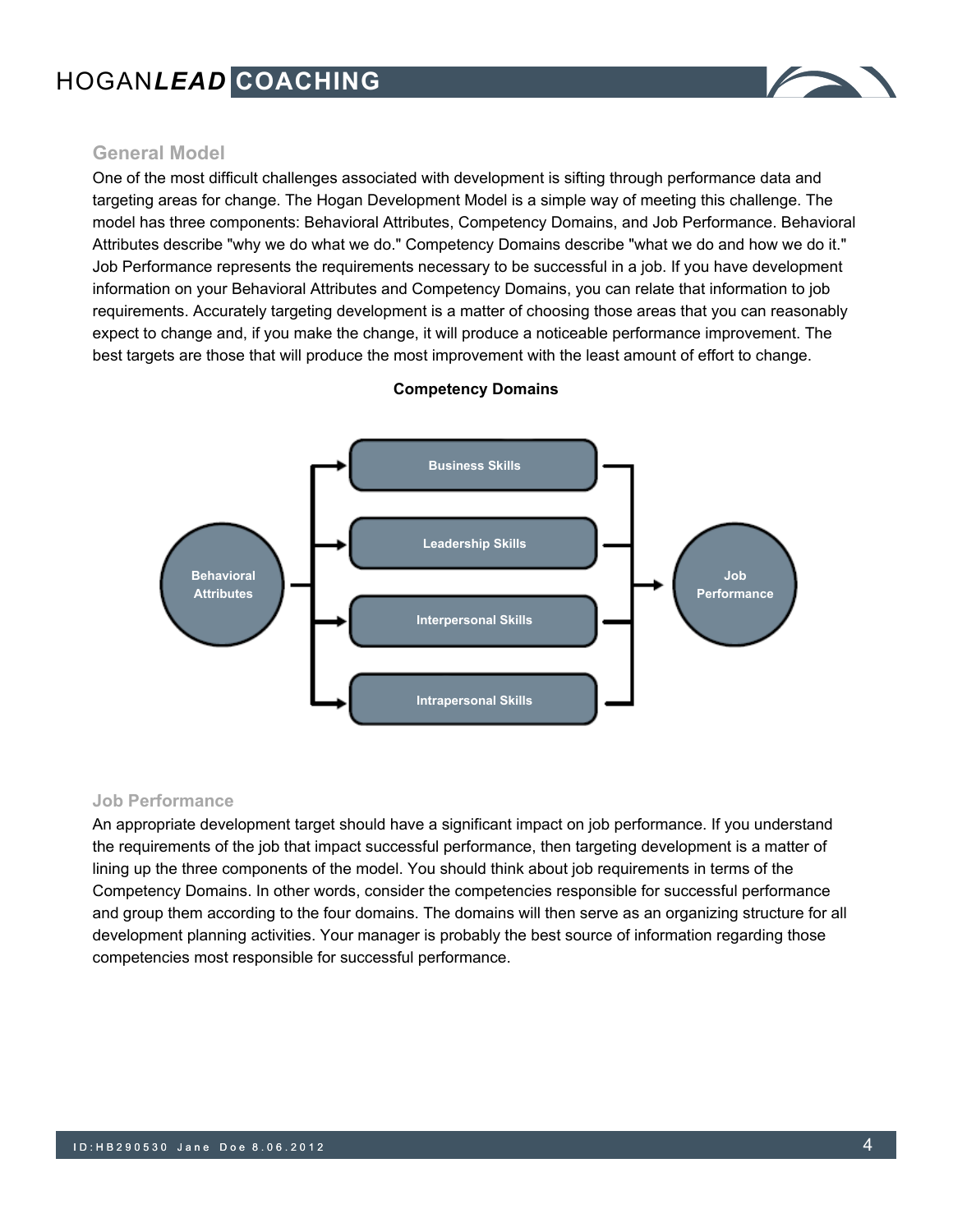

## **Competency Domains**

Competency Domains are clusters of competencies that tend to go together. They are best measured using on-the-job behavioral examples obtained through feedback. This can be done systematically using a 360 rating process or by simply asking for feedback from those individuals that know your work best. Four domains capture most of the competencies that commonly occur in business. Business Skills include competencies that can be done on your own and usually are thoughtful in nature. Leadership Skills include competencies used in managing others. Interpersonal Skills encompass competencies used in getting along with others. Finally, Intrapersonal Skills refer to competencies considered to be at the core of how one approaches any work assignment.

The Competency Domains have an important developmental relationship to each other. Intrapersonal Skills develop early in life followed by Interpersonal, Leadership, and Business Skills. The earlier in life a skill is developed, the more difficult it is to change. For example, planning skills (Business Skills Domain) are much easier to develop than initiative (Intrapersonal Skills Domain). This distinction should be considered when choosing development targets.



#### **WHAT WE DO AND HOW WE DO IT, MEASURED USING JOB-RELATED FEEDBACK**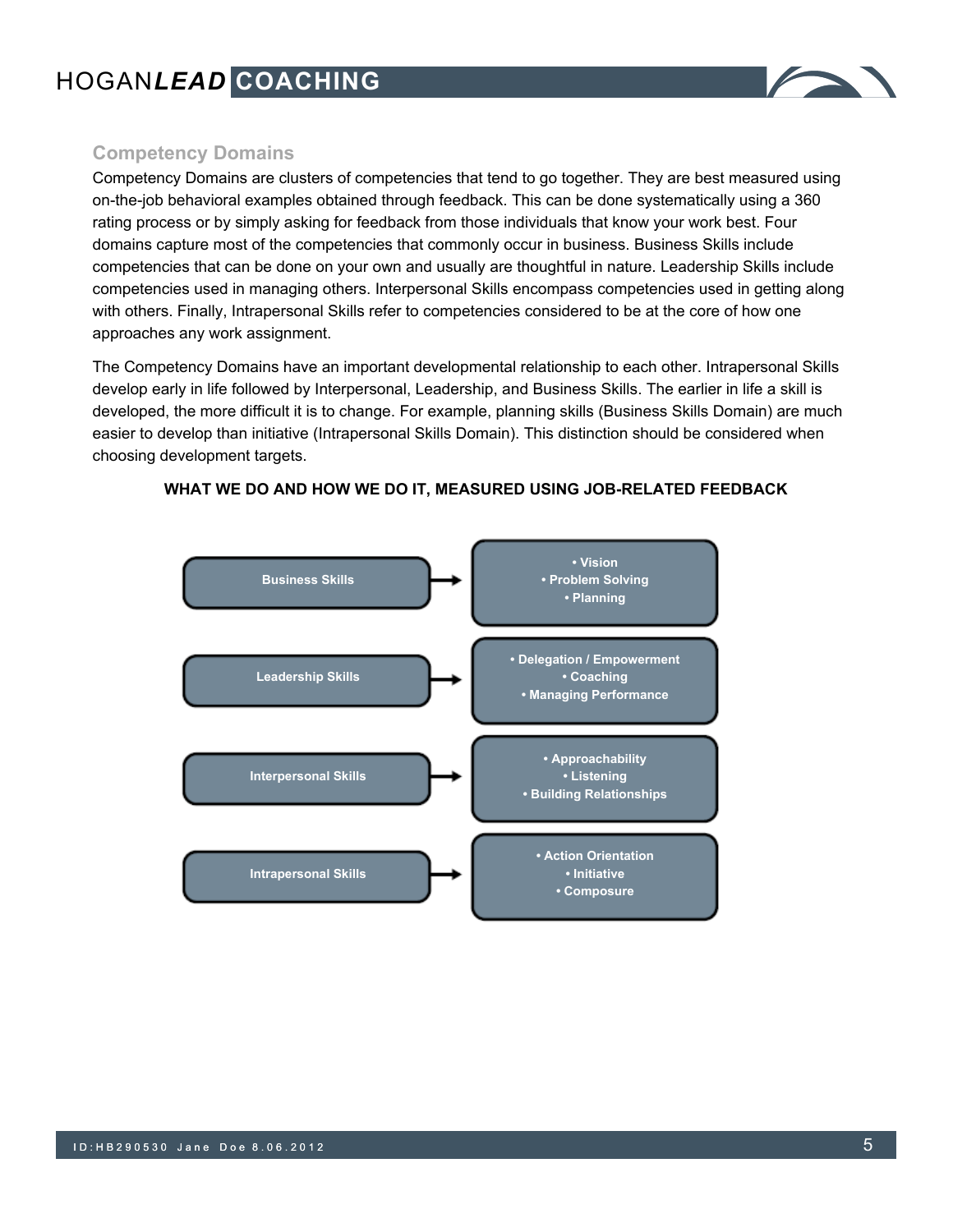

## **Behavioral Attributes**

Behavioral Attributes are best measured by assessment inventories that are capable of looking beyond a small sample of behaviors to provide a description of "why" those behaviors occur in the first place. Behavioral Attributes are comprised of personality characteristics, cognitive abilities, and motivational characteristics. The Leadership Forecast Potential Report and Challenge Report both provide excellent measures of personality characteristics. A measure of critical thinking such as the Watson-Glaser Critical Thinking Inventory is a good measure of cognitive abilities. Motivational characteristics speak to our wants and desires and are often manifested in our values. The Leadership Forecast Values Report provides a good understanding of motivational characteristics. Understanding your personality characteristics, cognitive ability, and motivational characteristics is the foundation for development. Knowing "why you do what you do" often dictates the targets you are likely to be successful in changing. It may also dictate the change strategy with the highest probability of success.



#### **WHY WE DO WHAT WE DO, MEASURED USING ASSESSMENT INVENTORIES**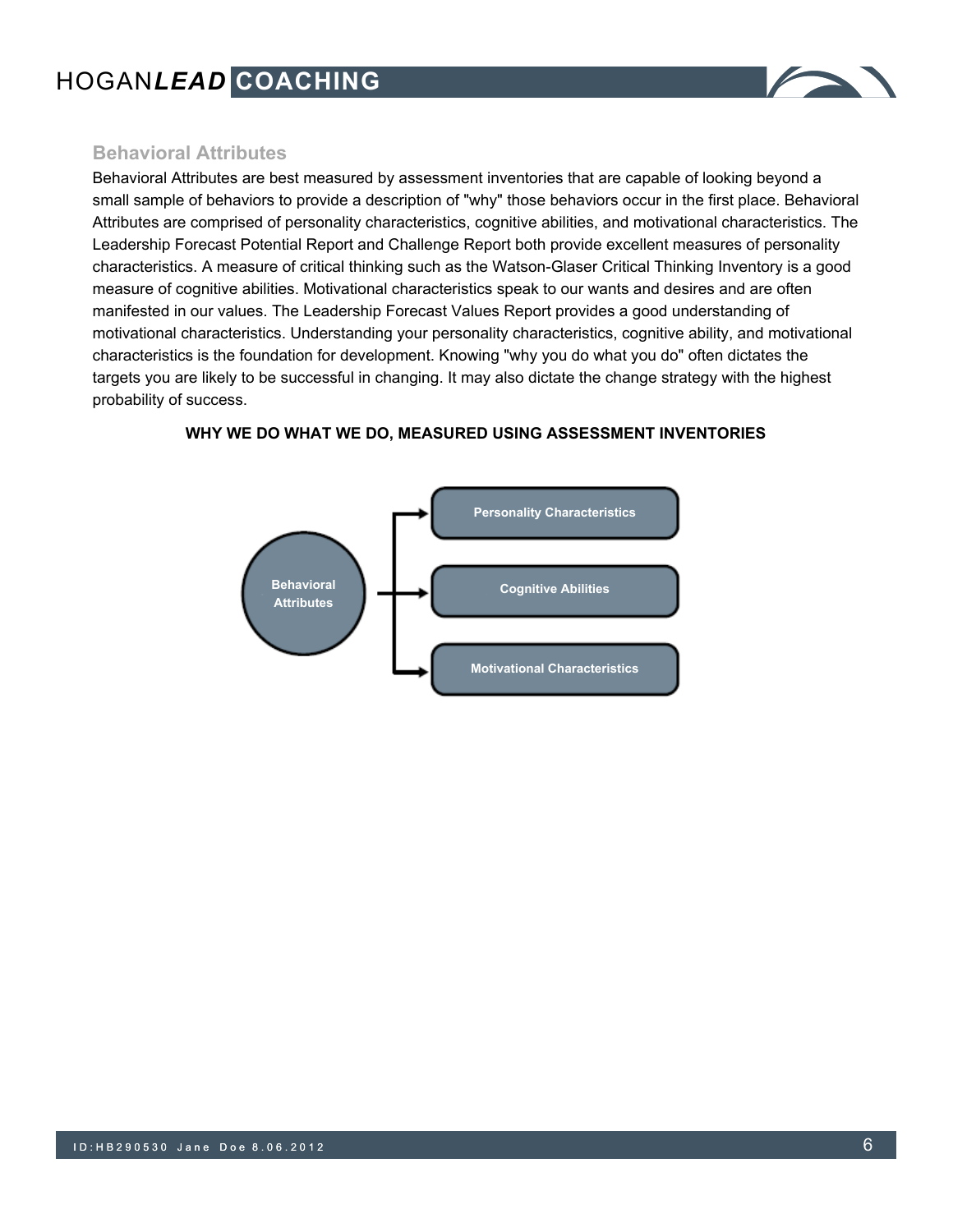

# **Applying the Model**

You now have a better understanding of the three components of the model. The next step is to apply these components to create a high impact development plan. The following example uses a sales job to illustrate how the model works.

Sales jobs have many critical requirements including planning (Business Skills), listening (Interpersonal Skills), and initiative (Intrapersonal Skills). In analyzing the sales job, you find that initiative is the most important competency followed by listening, then planning. In reviewing Competency Domain data (from your 360 ratings), you were rated high in initiative, but low in listening and planning.

Turning to data on your Behavioral Attributes, you were somewhat low on personality characteristics associated with listening and planning. Since you have Competency Domain and Behavioral Attribute data that indicate weaknesses in listening and planning, which one should be the primary target for development? You have to use some judgment at this point. Since listening was rated as more important to success than planning, it would be reasonable to target listening. However, it is important to realize that your listening skills develop long before your planning skills and will be a more challenging development target. You essentially have to balance the development challenge with the potential impact on successful job performance. In this case, it would be reasonable to conclude that, as a sales person, listening skills take priority over planning skills.

The following pages will help you apply this model in building a development plan for your target job.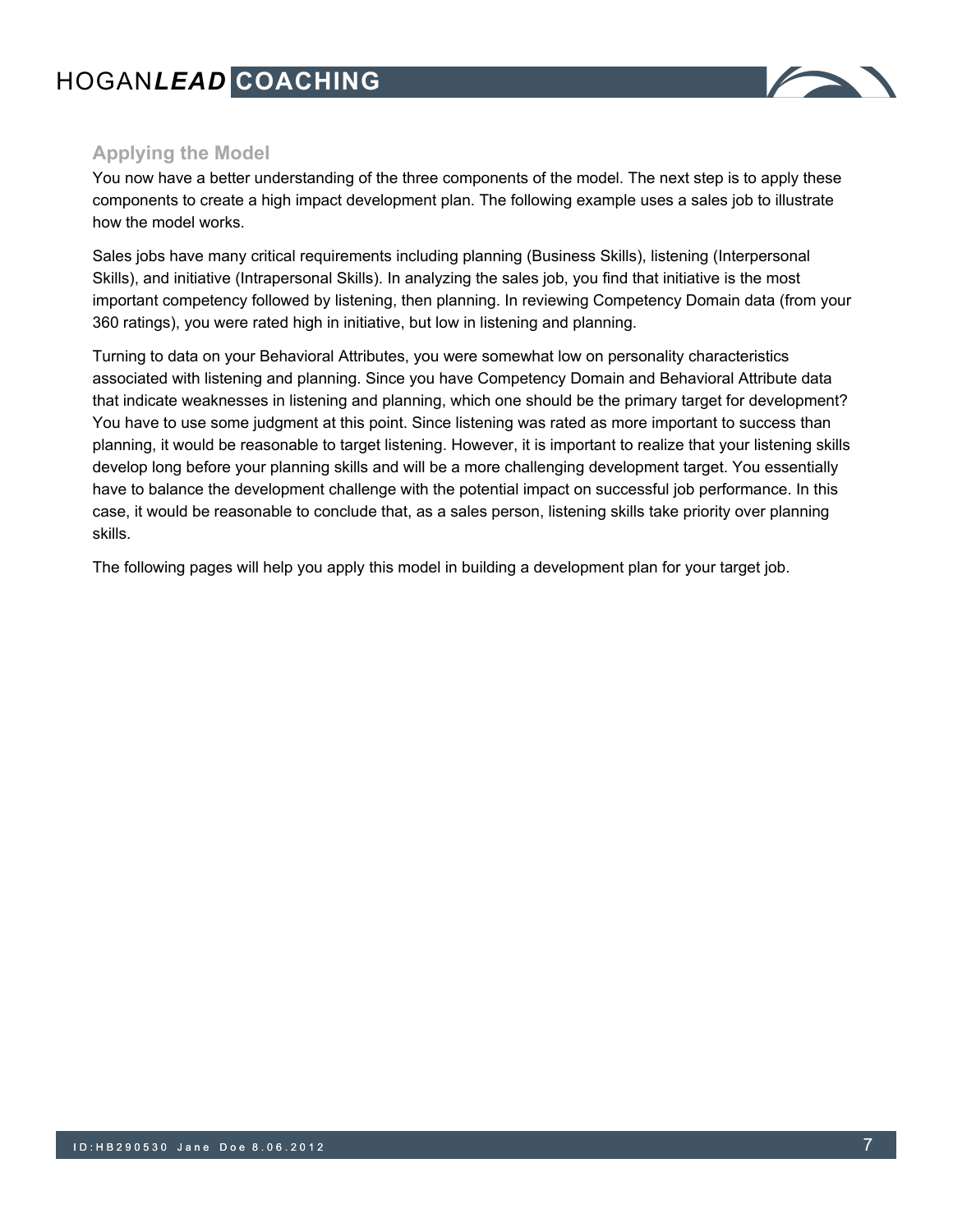

# **Step 1 – Analyze Your Job**

The starting point in building your development plan is to identify the key requirements of your job that are responsible for successful performance. Spend a few minutes thinking about the truly important requirements for success. You may want to ask your manager just to make sure you fully understand the requirements that will lead to success.

In the space below, write down the competencies that are critical to success, grouping them according to the Competency Domains. Once you have listed them, describe in your own words what you think is the most important job requirement for each domain.

| <b>Domains</b>       | <b>Competencies</b> | Describe the most important requirement |
|----------------------|---------------------|-----------------------------------------|
| <b>BUSINESS</b>      |                     |                                         |
| LEADERSHIP           |                     |                                         |
| <b>INTERPERSONAL</b> |                     |                                         |
| <b>INTRAPERSONAL</b> |                     |                                         |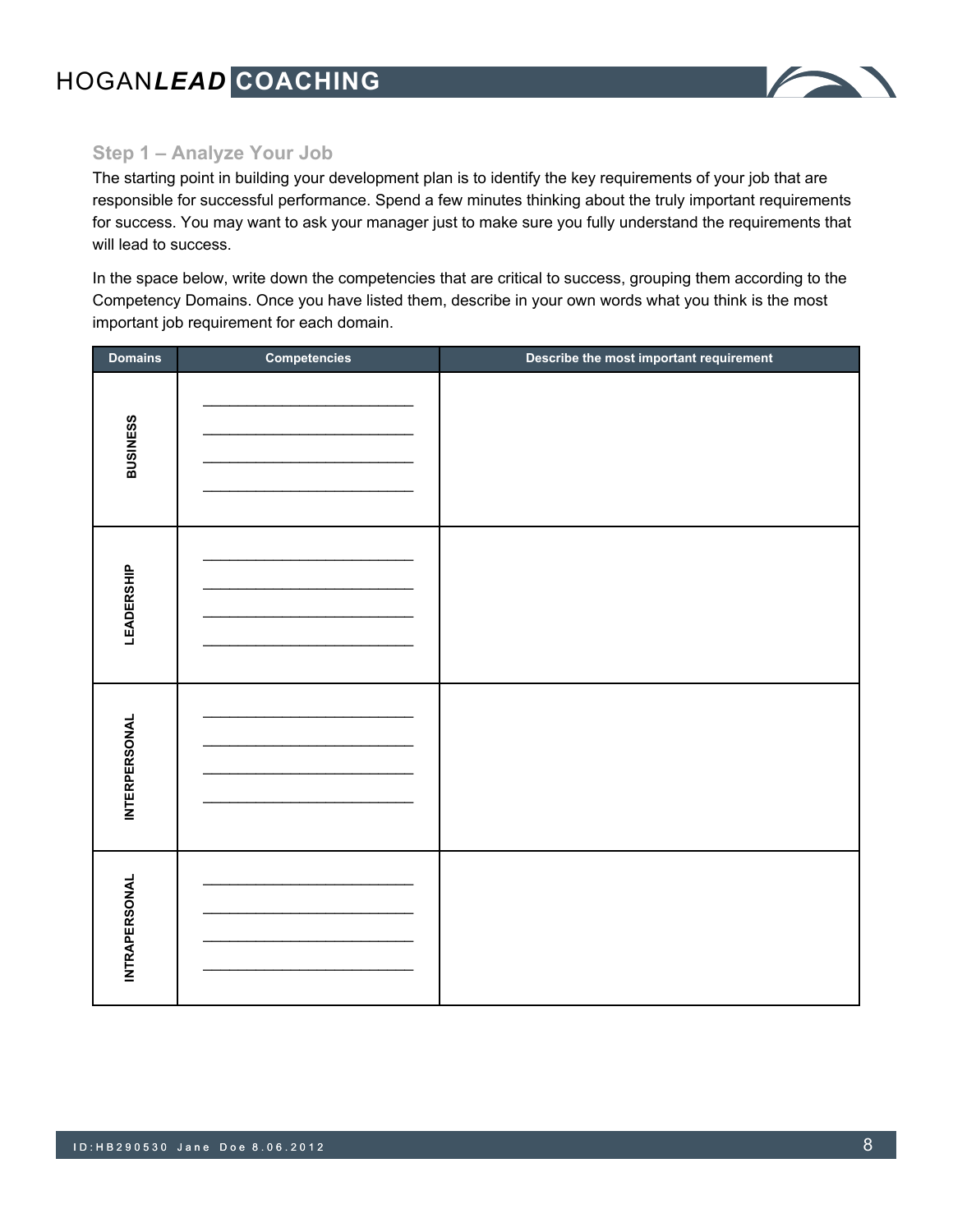

## **Step 2 – Review Multi-rater Data**

Multi-rater data can be very important to understanding "what" you do and "how" you do it on the job. If you have multi-rater data such as a 360 assessment, you can use this section to summarize the results. If you do not have 360 data, but have feedback from your manager or others in your organization regarding your job performance, you may want to use this section to summarize that information. Skip this section if you do not have any feedback regarding your job performance.

Review your multi-rater data and think about what the results reveal about your strengths and opportunities for development in each of the competency domains. Note your strengths and opportunities in the space provided and write down the specific multi-rater item (or statement) that was most important in leading you to your conclusions.

| <b>Domains</b>       | <b>Strengths / Opportunities</b> | <b>Multi-rater Items</b> |
|----------------------|----------------------------------|--------------------------|
| <b>BUSINESS</b>      | Strengths:<br>Opportunity:       |                          |
| <b>LEADERSHIP</b>    | Strengths:<br>Opportunity:       |                          |
| <b>INTERPERSONAL</b> | Strengths:<br>Opportunity:       |                          |
| <b>INTRAPERSONAL</b> | Strengths:<br>Opportunity:       |                          |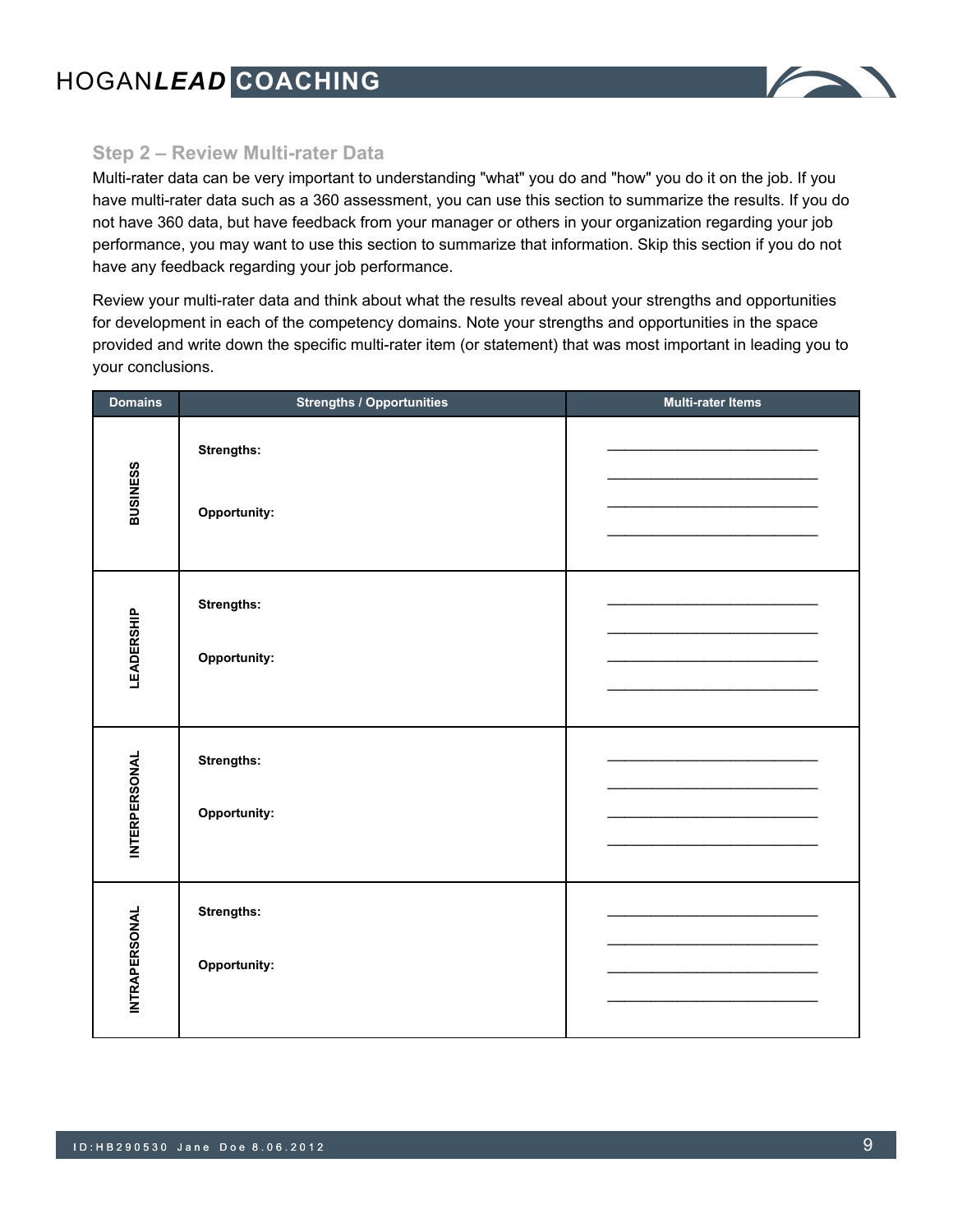

### **Step 3 – Review Forecast Summary**

This section summarizes your results from the Leadership Forecast Potential Report, Values Report, and Challenge Report. The summary will prepare you to do a more detailed review of the individual Leadership Forecast Reports. This section is organized in four parts: (1) Performance Strengths; (2) Values and Drivers; (3) Challenges; and (4) a Career Development Summary. At the end of this section, there is a table containing your individual scale scores for each of the Leadership Forecast Reports.

#### **Performance Strengths**

#### **Personal Impact**

You seem confident and willing to take charge of a group or project when necessary, but also comfortable letting others assume the lead role. You appear friendly, outgoing, and approachable, but you are willing to listen and let others talk.

#### **Interpersonal Skill**

You are a pleasant and tolerant person, but one who will take a stand when necessary. You are reasonably planful and careful about procedures, but also able to be flexible enough to change directions when necessary.

#### **Working and Learning Style**

You are typically calm and able to handle pressure, but at the same time willing to admit faults and errors and listen to feedback. You are open minded and curious, but you also take a practical approach to problem solving. You should be interested in learning new material, but will see education as a tool rather than as an end in itself.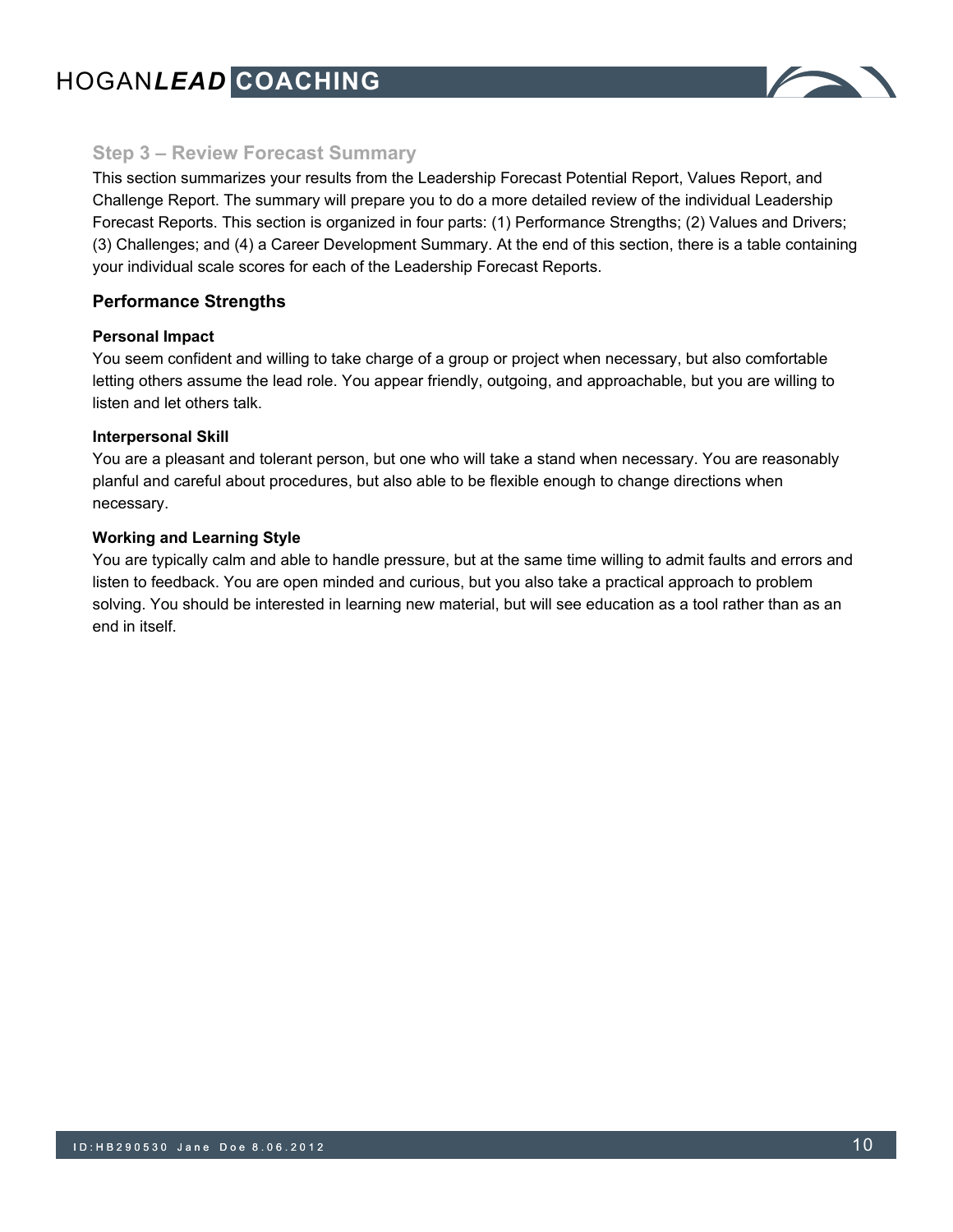

# **Values and Drivers**

#### **Achievement Motivation**

You like to strike a balance between working hard and playing hard and, although you respect traditional business manners and practices, you are also willing to change with the times. You seem appropriately interested in advancing your career, but you also pay attention to the demands of career, family, and social life. You do not need to dramatize your achievements, but you appreciate positive feedback and enjoy a "pat on the back" from time to time.

#### **Social Interests**

You seem equally happy working by yourself or as part of a team. You enjoy meeting new people, but you also like having time to yourself. You like people, but you do not need constant interaction. Although you are concerned about advancing your own interests, you understand that someone needs to pay attention to the welfare of people who are less powerful or affluent. You do not mind helping others when they seem to need it. You seem to prefer a balance between change and diversity on the one hand, and stability and uniformity on the other. You are neither liberal nor conservative in management style; you seem to have a natural preference for moderation and compromise. You value the lessons of the past but are willing to experiment for the future.

#### **Entrepreneurial Values**

You seem to have a sensible attitude toward money; although you appreciate its value, you are not preoccupied by compensation issues. You judge yourself in part by income potential, but you also take pride in family, friends, and leisure time activities. You prefer to minimize risk and uncertainty; you like expectations to be spelled out and performance standards to be made explicit. You would rather be safe than sorry, which means that you will take few foolish chances, but you may also be reluctant to take the chances necessary to advance your career.

#### **Decision Making Style**

You seem to strike a balance between form and function in decision making. You want equipment to look good but also to perform reliably and efficiently. You understand the trade off between elegant style and durable performance and use it in making decisions. You seem willing to make decisions based on data and research as well as your own personal experience. You are comfortable with technology, but you are not interested in technological innovations for their own sake—you understand the use of technology without being addicted to it.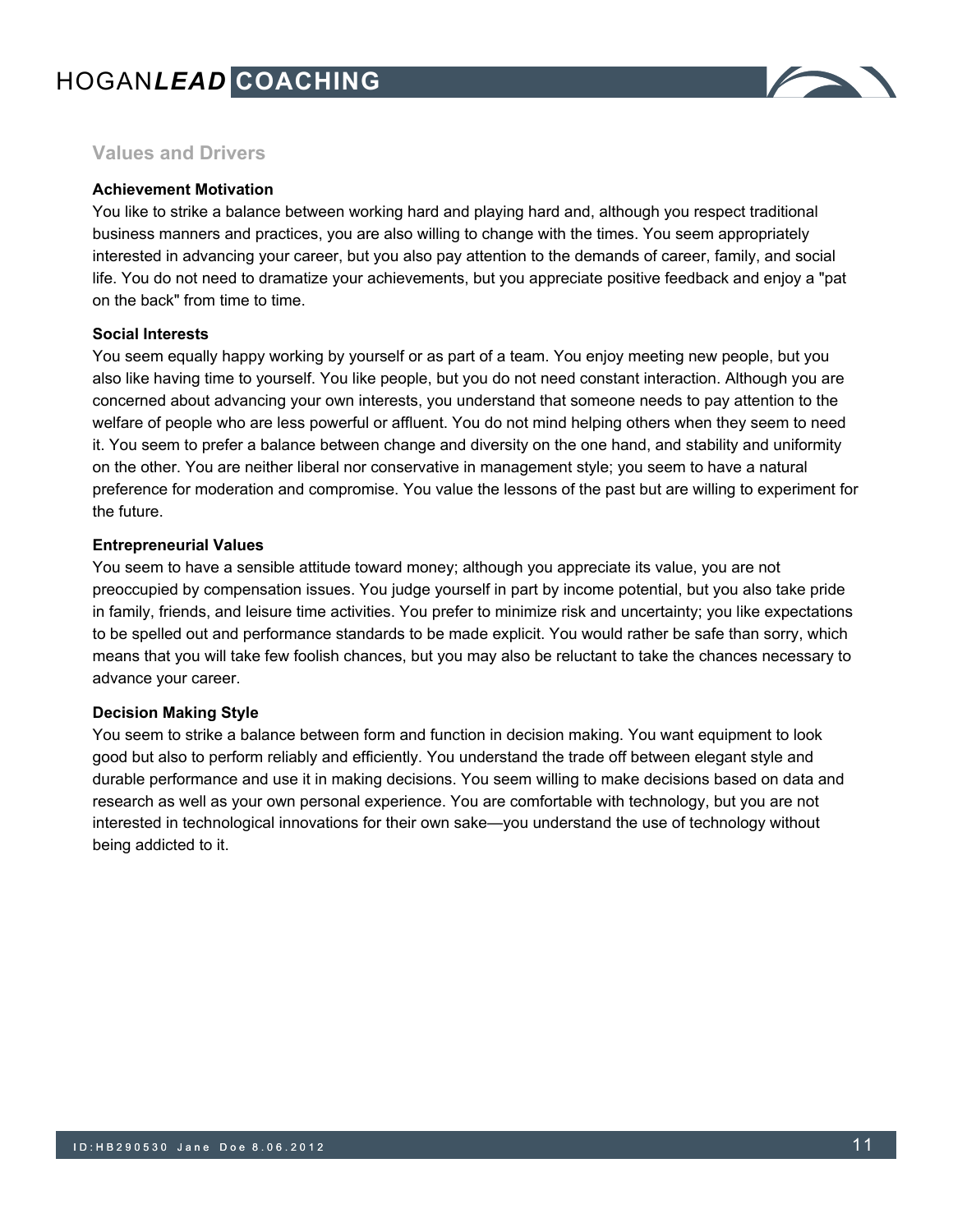

# **Challenges**

#### **Reactions to Others**

You seem to be an energetic and enthusiastic person, but one who tends to be easily annoyed or disappointed with other people's performance. As a result, at times you may seem somewhat irritable, critical, and willing to give up on people or projects. You seem to be quite insightful about others' motives and intentions, but somewhat thin-skinned and easily offended. Under pressure, others may see you as mistrustful, uncooperative, or argumentative. You are a careful person who rarely makes silly mistakes. At the same time, however, you may be too careful and, as a result, may seem slow to act or make decisions, and reluctant to take any risks. You seem sympathetic and responsive, which some people might misinterpret as a lack of toughness. You seem coachable and responsive, which could be a problem if you need more feedback than others want to provide.

#### **Personal Performance Expectations**

Others may see you as mannerly, polite, and unassertive. You seem frank, straightforward, and understated. You expect others will find you engaging, and they often do. Over time, however, others may also see you as impulsive, disorganized, and not always delivering on promised work products. Whatever your talent may be for public speaking, you do not necessarily think others will find your performances entertaining.

#### **Reactions to Authority**

You seem somewhat tolerant and flexible, but may be inconsistent in your standards for evaluating others' work, sometimes being too strict and other times too lenient. You seem attentive, cooperative, and like consensus rather than controversy. On the other hand, you may seem reluctant to take a stand or make independent decisions and perhaps too eager to please your boss.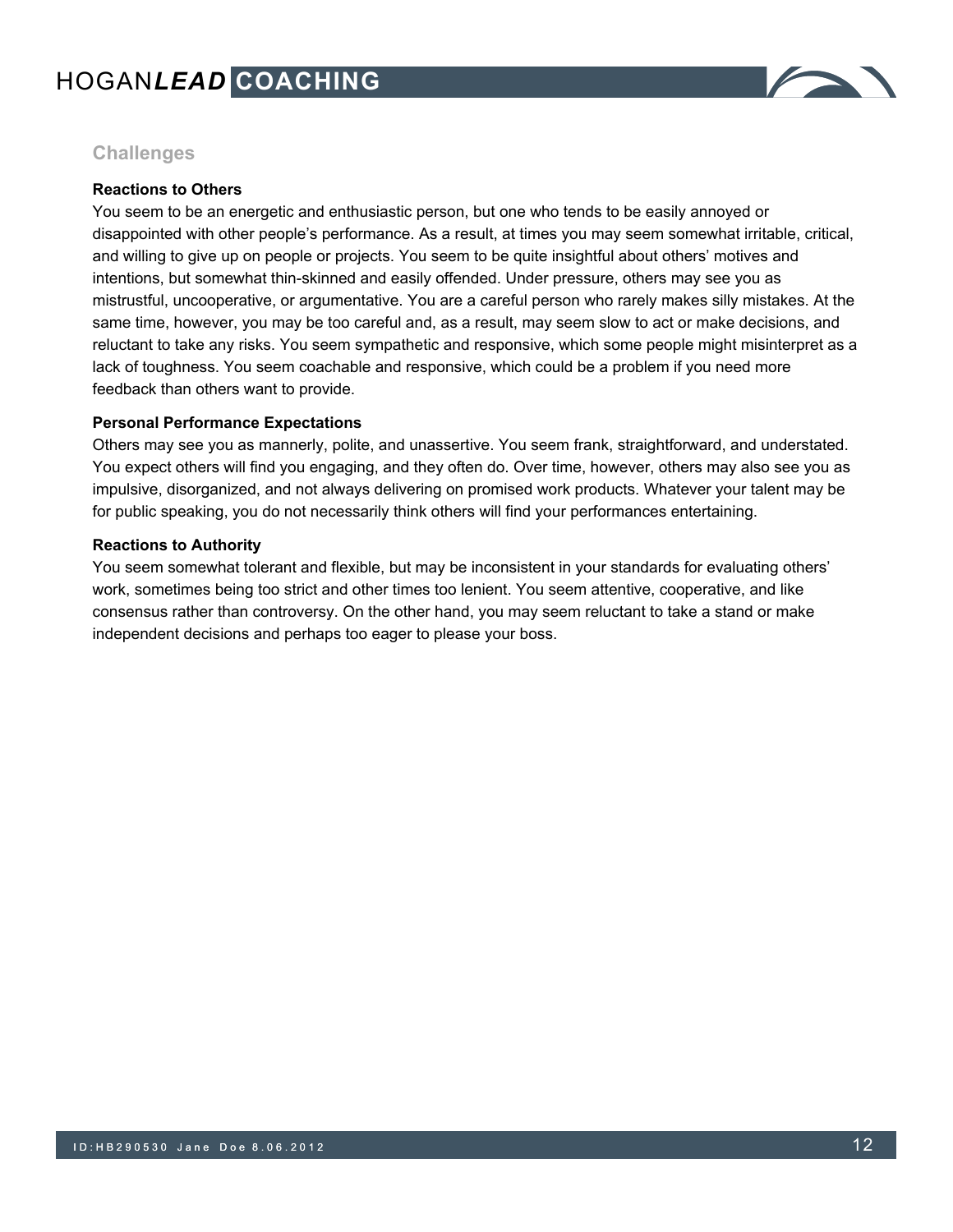

# **Career Development**

#### **When Strengths Become Weaknesses—Development feedback for** Jane Doe

You should solicit feedback about your performance from coworkers and pay attention to the negative feedback—not just dismiss it. Make sure you understand the importance of contributing appropriately to team efforts. You should find ways to step up to challenges, take initiative, and show enthusiasm. At the same time, you should stay focused on important organizational tasks and be results-oriented. Find opportunities to assume leadership roles while continuing to support coworkers through both words and actions. You should be reminded to talk regularly with your coworkers, to ask them questions, and seek their advice. The goal is for you to achieve a balance between the social and technical aspects of work. You should anticipate others' expectations during interactions and respect their needs. You should be positive and remember that you can gain others' trust by being rewarding and honest in interactions with them. Remember to be patient when others make mistakes—typically, others do not make errors on purpose. You should stay open to change and be flexible in uncertain situations. When making decisions, you should remember that you may never have all relevant information, but should still decide promptly. Make an effort to prioritize work, keeping in mind that not every task requires equal time or attention. There's a big picture for every organization—it is the strategy and vision for the business. Make sure you understand it, able to talk about it, and can determine how your activities contribute to this larger picture. You should develop a plan for self-improvement and implement a system to check progress periodically. Find ways to stay current in the field and be alert for opportunities to learn new skills and develop competencies.

#### **Dealing with Derailment Tendencies**

- First, you probably use displays of emotion as a way of making a point. There are better ways to make a point and repeated emotional outbursts may annoy others.
- Second, you should practice active listening and be careful not to interrupt. When others have finished speaking, paraphrasing what they have said can be used as a way of showing active listening. This will enhance credibility and show respect for the opinion of others.
- Third, you should not confuse activity with productivity, and you should try hard not to waste people's time with unnecessary meetings.
- Fourth, remember your strengths—at your best, you are an interesting and entertaining person who can do several things at once, and who can galvanize others to action with ideas and the ability to sell them.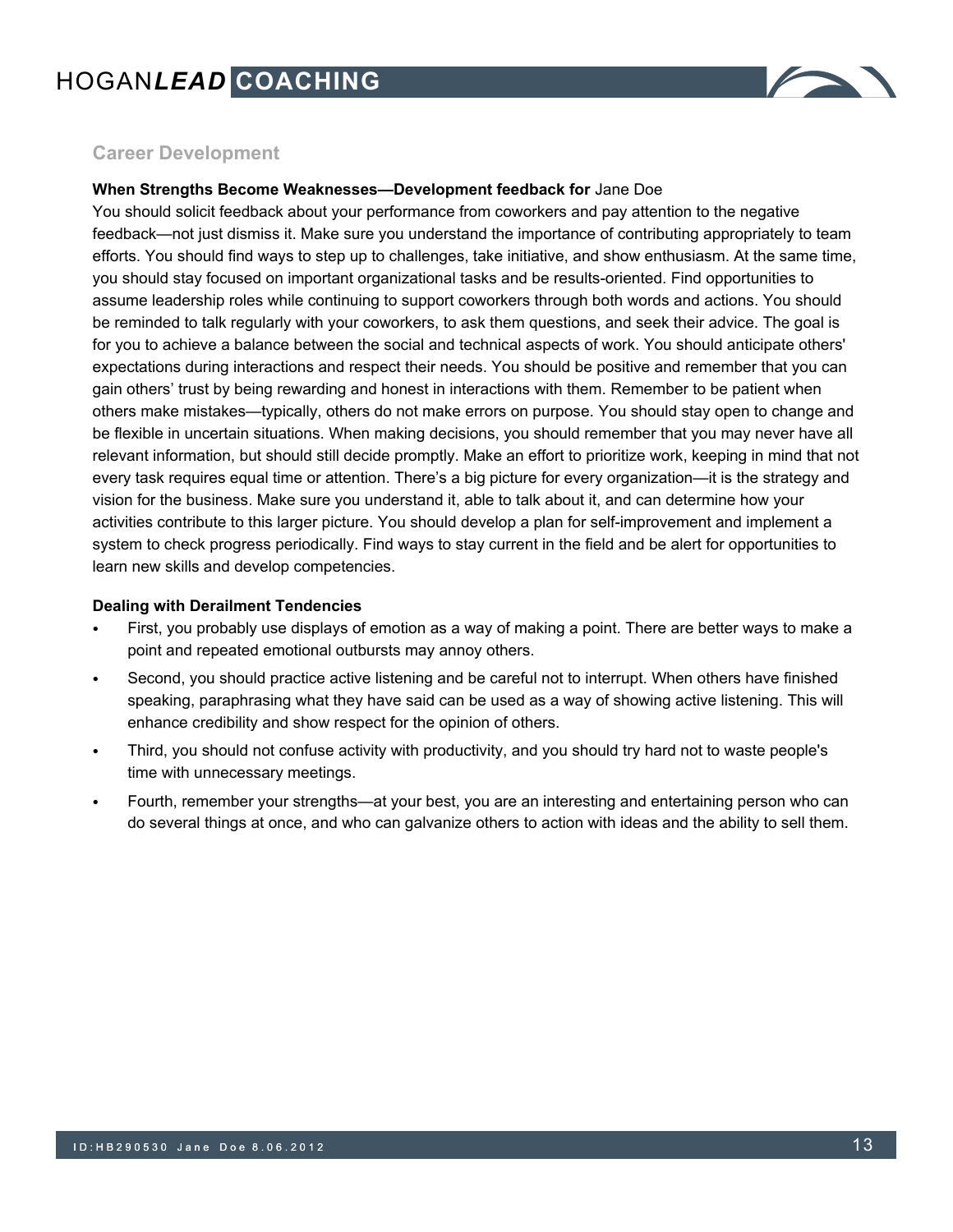

# **Summary of Scores from your Leadership Forecast Reports**

| Scale<br>%                                    |                                                                                    | <b>Scale Interpretation</b>                                                                           |  |  |  |  |
|-----------------------------------------------|------------------------------------------------------------------------------------|-------------------------------------------------------------------------------------------------------|--|--|--|--|
| <b>Hogan Personality Inventory</b>            |                                                                                    |                                                                                                       |  |  |  |  |
| Adjustment                                    | 44                                                                                 | Concerns composure, optimism, and stable moods.                                                       |  |  |  |  |
| Ambition                                      | 47                                                                                 | Concerns taking initiative, being competitive, and seeking leadership roles.                          |  |  |  |  |
| Sociability                                   | 59                                                                                 | Concerns seeming talkative, socially bold, and entertaining.                                          |  |  |  |  |
| <b>Interpersonal Sensitivity</b>              | 39                                                                                 | Concerns being agreeable, considerate, and skilled at maintaining relationships.                      |  |  |  |  |
| Prudence                                      | 50                                                                                 | Concerns being conscientious, dependable, and rule-abiding.                                           |  |  |  |  |
| Inquisitive                                   | 46                                                                                 | Concerns being curious, imaginative, visionary, and easily bored.                                     |  |  |  |  |
| Learning Approach                             | 36                                                                                 | Concerns enjoying formal education and actively staying up-to-date on business and technical matters. |  |  |  |  |
| <b>Motives, Values, Preferences Inventory</b> |                                                                                    |                                                                                                       |  |  |  |  |
| Recognition                                   | 62                                                                                 | Desire to be known, seen, visible, and famous.                                                        |  |  |  |  |
| Power                                         | 44                                                                                 | Desire for challenge, competition, achievement, and success.                                          |  |  |  |  |
| Hedonism                                      | 45                                                                                 | Desire for fun, excitement, variety, and pleasure.                                                    |  |  |  |  |
| Altruistic                                    | 50                                                                                 | Desire to serve others, to improve society, and to help the less fortunate.                           |  |  |  |  |
| Affiliation                                   | 48                                                                                 | Need for frequent and varied social contact.                                                          |  |  |  |  |
| Tradition                                     | 50                                                                                 | Concerns for morality, family values, and devotion to duty.                                           |  |  |  |  |
| Security                                      | 66                                                                                 | Need for structure, order, and predictability.                                                        |  |  |  |  |
| Commerce                                      | 36                                                                                 | Interest in earning money, realizing profits, and finding business opportunities.                     |  |  |  |  |
| Aesthetics                                    | 46<br>Interest in the look, feel, sound, and design of products and artistic work. |                                                                                                       |  |  |  |  |
| Science<br>45                                 |                                                                                    | Interest in new ideas, technology, and a rational and data-based approach to problem solving.         |  |  |  |  |
| <b>Hogan Development Survey</b>               |                                                                                    |                                                                                                       |  |  |  |  |
| Excitable                                     | 69                                                                                 | Concerns being overly enthusiastic about people/projects, and then becoming disappointed with them.   |  |  |  |  |
| Skeptical                                     | 72                                                                                 | Concerns being socially insightful, but cynical and overly sensitive to criticism.                    |  |  |  |  |
| 80<br>Cautious                                |                                                                                    | Concerns being overly worried about being criticized.                                                 |  |  |  |  |
| Reserved                                      | 24                                                                                 | Concerns lacking interest in or awareness of the feelings of others.                                  |  |  |  |  |
| Leisurely                                     | 15                                                                                 | Concerns being charming, but independent, stubborn, and hard to coach.                                |  |  |  |  |
| Bold                                          | 61                                                                                 | Concerns having inflated views of one's competency and worth.                                         |  |  |  |  |
| Mischievous                                   | 50                                                                                 | Concerns being charming, risk-taking, and excitement-seeking.                                         |  |  |  |  |
| Colorful                                      | 87                                                                                 | Concerns being dramatic, engaging, and attention-seeking.                                             |  |  |  |  |
| Imaginative                                   | 25                                                                                 | Concerns thinking and acting in interesting, unusual, and even eccentric ways.                        |  |  |  |  |
| Diligent                                      | 59<br>Concerns being conscientious, perfectionistic, and hard to please.           |                                                                                                       |  |  |  |  |
| Dutiful                                       | 72                                                                                 | Concerns being eager to please and reluctant to act independently.                                    |  |  |  |  |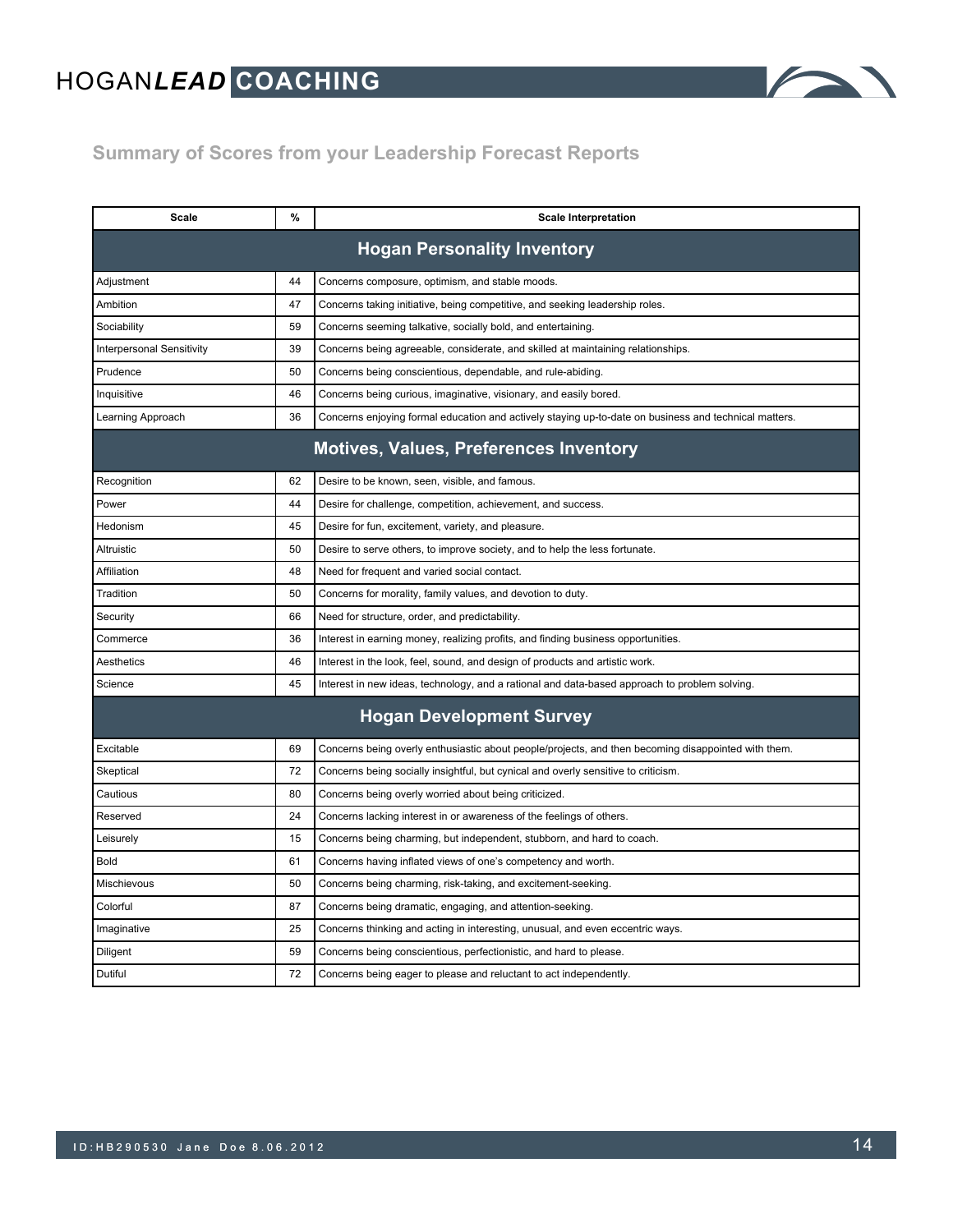

# **Step 4 – Review Each Forecast Report**

The Leadership Forecast Reports are designed to help you understand "why" you do what you do. There are three reports in the series including the Potential, Challenge, and Values Reports. Use this section to record strengths and opportunities as identified in the Leadership Forecast Reports.

In the previous step, you reviewed a summary of the three Leadership Forecast Reports. You are now ready to complete an in-depth review of the individual reports. We suggest you read all three reports before completing this section. Once you have read the reports, you should go back, and beginning with the Potential Report, review and record strengths and opportunities for development in each of the competency domains. Do the same for the Challenge and Values Reports. Keep in mind that it is not necessary to list something in every box. Only record the strengths and opportunities that are pertinent to your job success.

| <b>Domains</b>       | <b>Potential Report</b> | <b>Challenge Report</b> | <b>Values Report</b> |  |
|----------------------|-------------------------|-------------------------|----------------------|--|
|                      | <b>Strengths:</b>       | Strengths:              | <b>Strengths:</b>    |  |
| <b>BUSINESS</b>      | Opportunity:            | Opportunity:            | Opportunity:         |  |
|                      | <b>Strengths:</b>       | Strengths:              | <b>Strengths:</b>    |  |
| <b>LEADERSHIP</b>    | Opportunity:            | Opportunity:            | Opportunity:         |  |
|                      | Strengths:              | Strengths:              | Strengths:           |  |
| <b>INTERPERSONAL</b> | Opportunity:            | Opportunity:            | Opportunity:         |  |
| <b>INTRAPERSONAL</b> | <b>Strengths:</b>       | <b>Strengths:</b>       | <b>Strengths:</b>    |  |
|                      | Opportunity:            | Opportunity:            | Opportunity:         |  |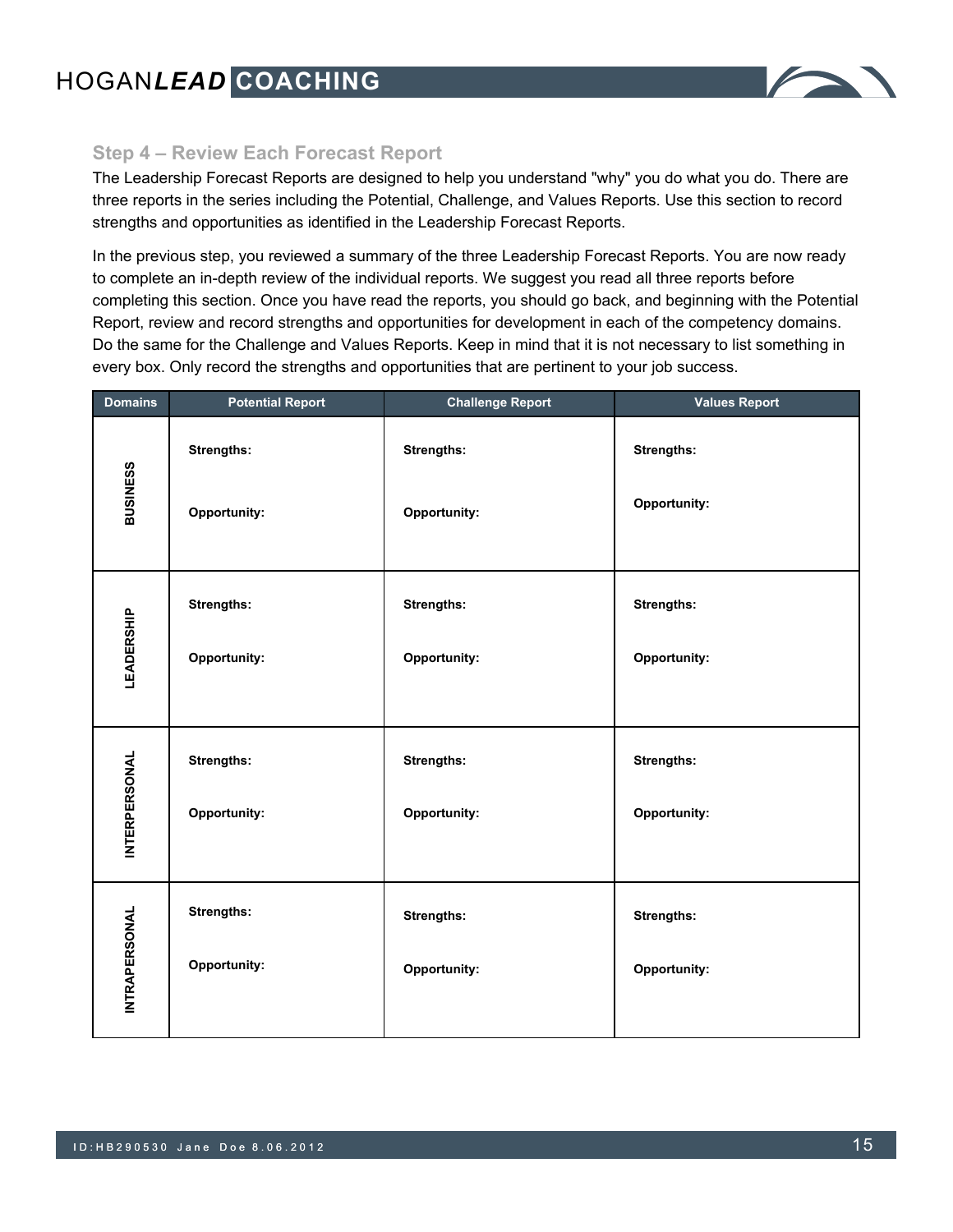

### **Step 5 – Complete Data Integration**

You have now completed an analysis of your job, reviewed your 360 results, and reviewed your assessment results. You have all the data you need to identify some high impact development targets. First, use your overall impression of the data to identify any behaviors that you believe need to change to improve your job performance. Record those behaviors in the right-hand column under the appropriate domain. It is not necessary to list something in every box. Record only those behaviors that indicate a clear need for attention. Second, in the middle column record the actual 360 items (or statements) that suggested a need for improvement. Finally, in the left-hand column record the Leadership Forecast Report results that help you understand "why" you exhibit these behaviors. Keep in mind, the best development targets are those that will significantly improve your job performance, you have clear data supporting the need for change, and you have acquired some insight as to "why" you exhibit the behavior.

| Domains                | Using the assessment data from Step 4,<br>describe the results that indicate why you<br>do what you do. |   | Using the 360 data (or statements) from<br>Step 2, list items that led you to select<br>behaviors needing improvement. |                                    | Describe behaviors that need to change in<br>order to improve your performance. |
|------------------------|---------------------------------------------------------------------------------------------------------|---|------------------------------------------------------------------------------------------------------------------------|------------------------------------|---------------------------------------------------------------------------------|
| <b>BUSINESS</b>        |                                                                                                         |   |                                                                                                                        |                                    |                                                                                 |
| LEADERSHIP             |                                                                                                         | ÷ |                                                                                                                        | <b>Contract</b><br><b>Contract</b> |                                                                                 |
| <b>INTER- PERSONAL</b> |                                                                                                         |   |                                                                                                                        |                                    |                                                                                 |
| INTRA- PERSONAL        |                                                                                                         |   |                                                                                                                        |                                    |                                                                                 |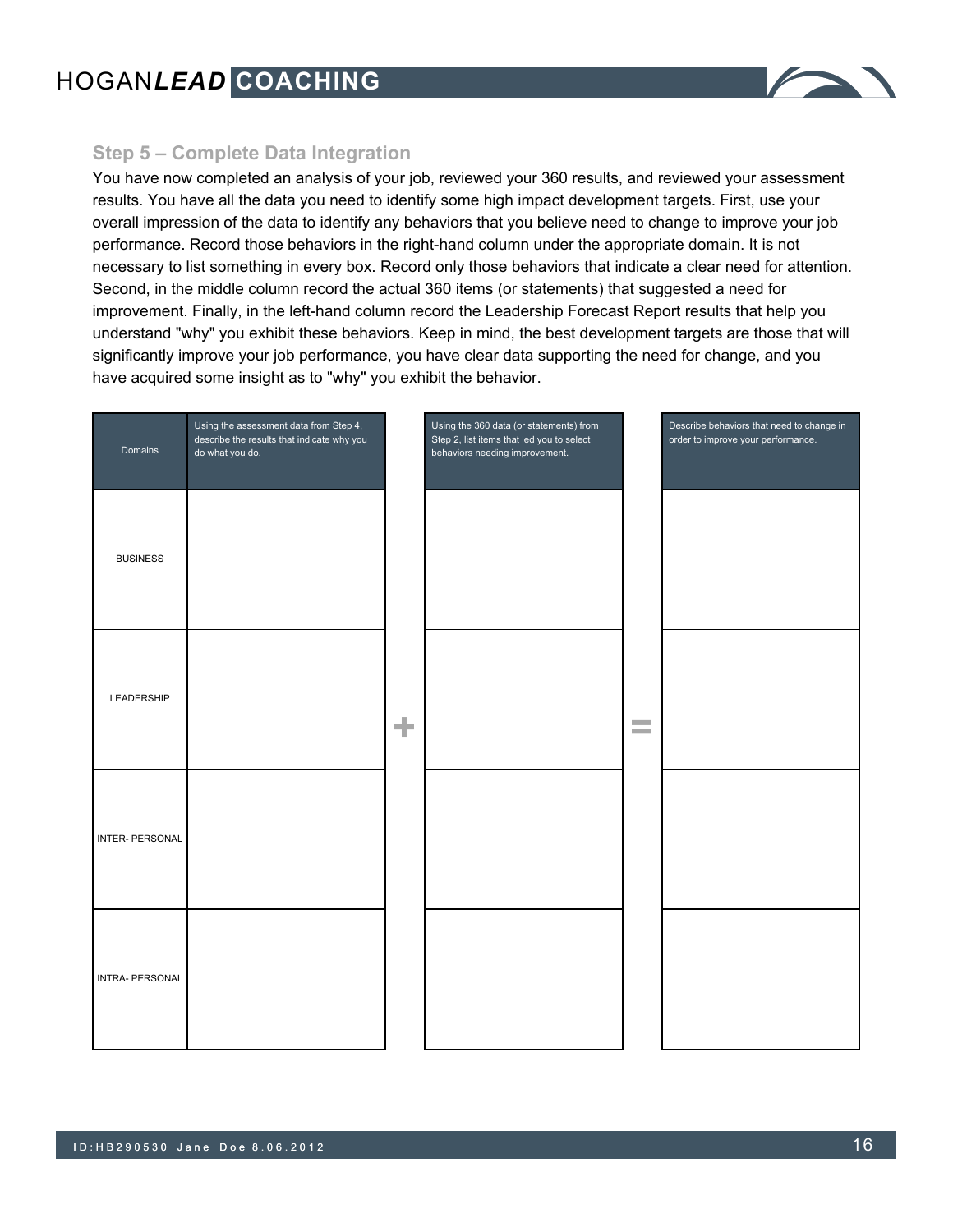

# **Building Your Development Plan**

There are many options for creating a development plan. Two options you should consider are outlined below.

#### **Your company's approach**

Most companies offer some form of a development planning form that can be used to document and track your personal development. In-house approaches vary widely, but usually include a place to specify development goals, action plans, and a way to document progress. The advantage of using an in-house approach is that it is consistent with what other people are doing in the organization and likely has some structure which conforms to an in-house development process.

If an in-house approach is not available or if you are looking for an alternative, the following approach should be considered.

#### **Development Planning Form**

For those interested in a simple paper-and-pencil approach that does not require a large time investment to create, we have provided a planning form that is located in Appendix A. Based on the information you recorded in Section 5, you should identify one or two development goals and record them in the first column of the form. A good development goal is one that is stated in behavioral terms and can be measured over time to ensure progress. Development action items can be listed in the second column and progress toward achieving the goal can be recorded in the subsequent columns over time. If you need suggestions for development actions, the Internet provides a rich source of information. An inverted pyramid approach is recommended to complete a successful Internet search. Begin with a specific development question, perhaps even the goal you have selected. Work backward using less specific search questions until you locate information that you find useful. This approach often reduces search time on the Internet and improves the probability of finding information directly related to your development goal.